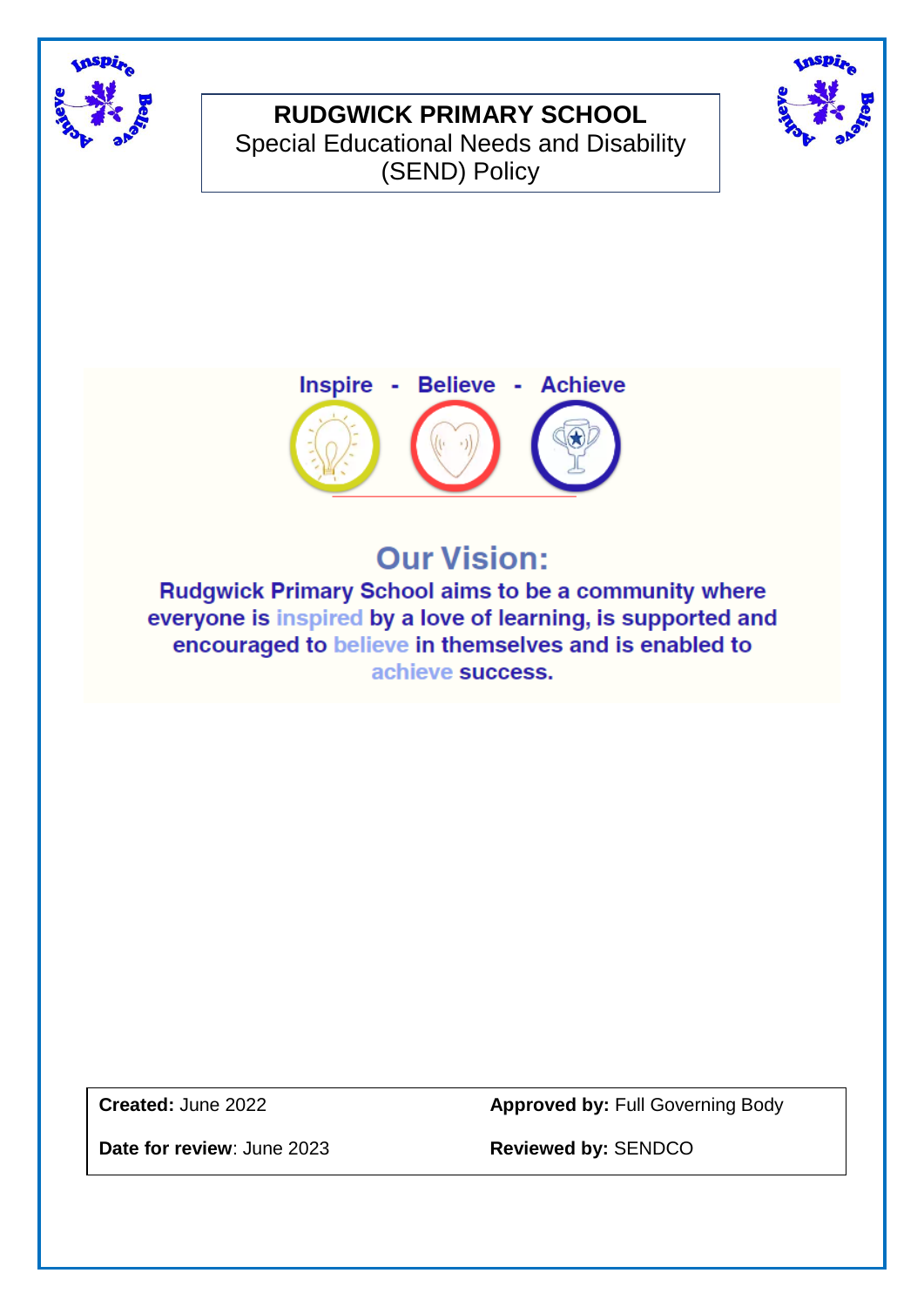### **Rationale**

Rudgwick Primary School is an inclusive school which aims to be a community where everyone is **inspired** by a love for learning, is supported and encouraged to **believe** in themselves and is enabled to **achieve** success.

At Rudgwick Primary School the provision for children with a Special Educational Need or Disability (SEND) is an integral part of our school ethos based on the belief that every child is valued as an individual, displaying a range of needs and abilities. The Special Educational Needs & Disability Coordinator (SENDCO) is also responsible for inclusion. Working from the objectives of the Early Years Foundation Stage, national curriculum & pre-key stage standards, Rudgwick Primary School provides a broad and balanced education which is relevant for all or our children. We plan our teaching and learning in such a way that we encourage each child to reach for the highest level of personal achievement, and to experience success. We recognise and acknowledge that children may need additional or different help from that given to others of the same age, at some stage during their school career. We aim to enable all children to succeed academically, emotionally and socially.

Rudgwick Primary School is part of The Weald Locality, a group of 11 primary schools, who work together to improve outcomes and provision for children with SEND. The SENDCO attends Locality meetings half-termly to further develop expertise, skills and knowledge with regard to SEND.

### **Legislation**

This SEND Policy is written in line with guidance from the SEND Code of Practice 2014, the Equality Act 2010 and Part 3 of the Children and Families Act 2014.

This policy will ensure that our school meets the needs of pupils identified as having a SEND and will ensure that these pupils are not discriminated against. This policy outlines why, when and how additional provision will be made for these pupils. The policy describes systems in place for monitoring and reporting on the progress of pupils who have been identified with SEND. All school policies are interlinked and should be read and informed by all other policies. In particular the SEND policy is linked to behaviour, anti-bullying, medical, safeguarding and curriculum policies.

### **The Special Needs and Disability Coordinator (SENDCO)**

Enquiries about an individual child's progress should be addressed at first to the child's teacher. The school has an 'open door' policy and teachers are available to meet with parents to discuss concerns. Other enquiries can be addressed to Mrs Sharon Mellors (SENDCO) via the school office.

Mrs Mellors is the school SENDCO and Inclusion Leader. Mrs Mellors is a member of the Senior Leadership Team and works closely with all staff in school. In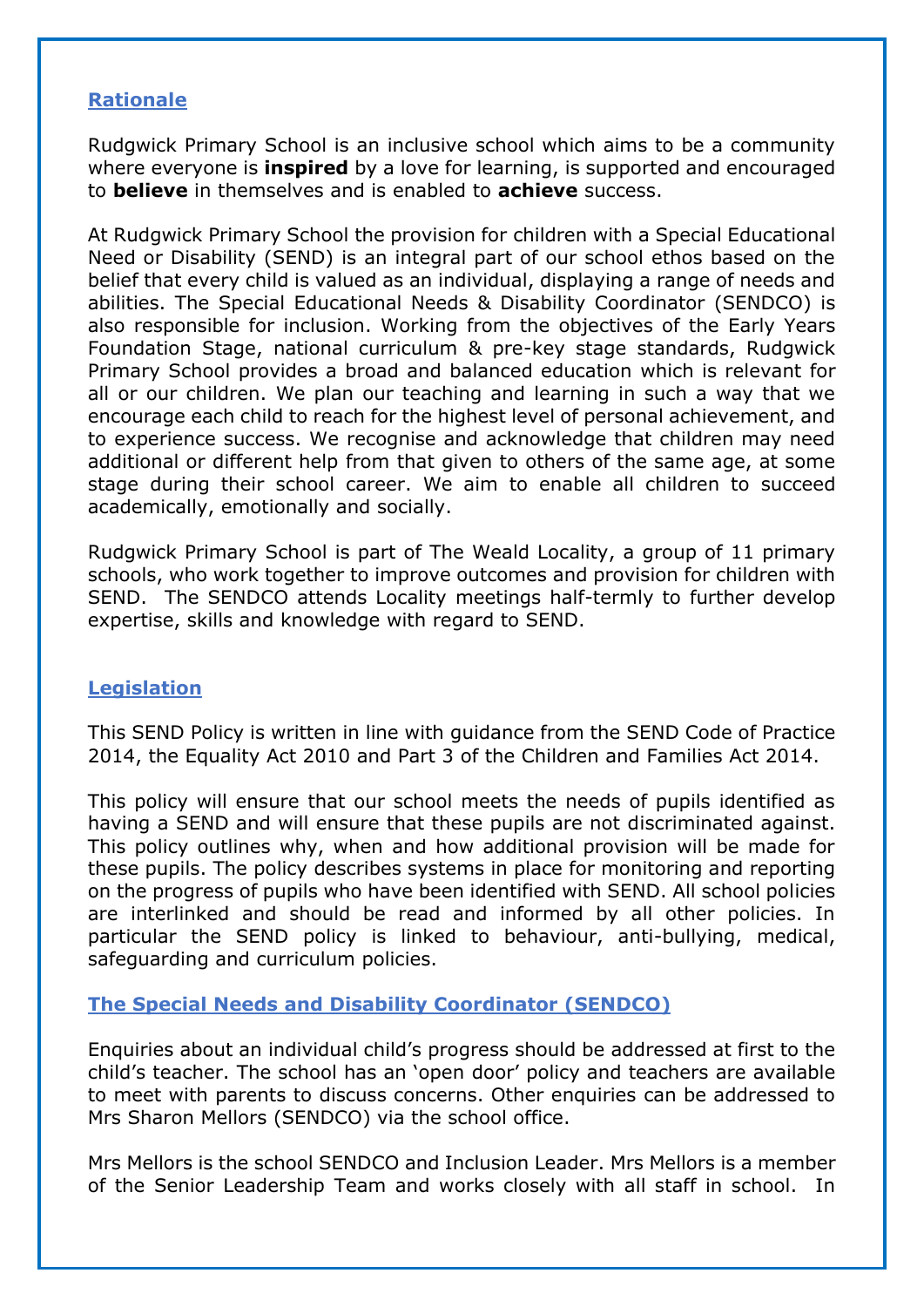conjunction with Governors and Head teacher, Mrs Mellors oversees SEND provision and resourcing in school.

### **Defining SEN**

The 2015 SEND Code of Practice (CoP) says that:

A child or young person has SEN if they have a learning difficulty or disability, which calls for special educational provision to be made for him or her. A child of compulsory school age or a young person has a learning difficulty or disability if he or she has a significantly greater difficulty in learning than the majority of others of the same age, or has a disability which prevents or hinders him or her from making use of educational facilities of a kind generally provided for others of the same age in mainstream schools or mainstream post-16 institutions.

# **Objectives**

- To identify, at the earliest opportunity, barriers to learning and scaffold support to enable participation for pupils with SEND.
- To ensure all staff are aware of the principles of the SEND Code of Practice and the procedures for identifying, assessing, monitoring and reviewing the needs of pupils with SEND.
- To ensure that every child experiences a differentiated and varied curriculum, success in their learning and achieves to the highest possible standard both academically and socially.
- To provide intervention programmes, based on research, which meet individual needs, and which provide challenge and success.
- To involve pupils in planning and reviewing of their learning experiences.
- To empower them become independent learners and communicators.
- To work in partnership with parents involving them in planning and reviewing their child's additional support in school.
- To provide a secure, safe and caring environment for all pupils in school including those with a SEND.
- To give the children a voice and ensure they feel listened to.
- To work with the governing body to enable them to fulfill their statutory monitoring role with regard to the Policy for SEND.
- To work closely with external support agencies, where appropriate, to support the needs of individual pupils.
- To ensure that all staff have access to training and advice to support quality teaching and learning for all pupils.
- For children to become confident individuals living fulfilling lives, and make a successful transition into adulthood, whether into employment, further or higher education or training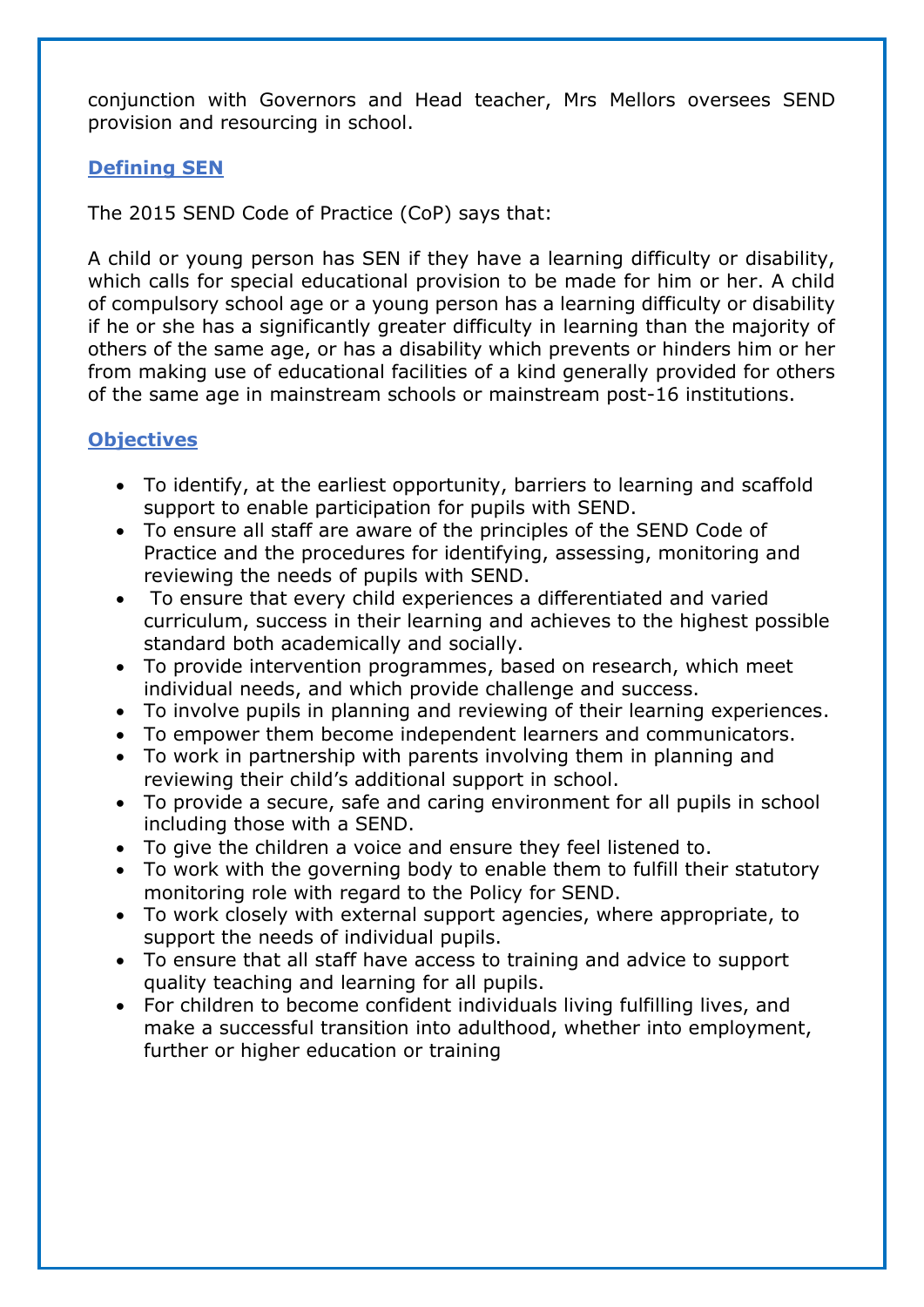### **Graduated Approach**

In line with the SEND Code of Practice 2015, we use a graduated approach to identify and assess a child's needs. The graduated approach 'draws on more detailed approaches, more frequent review and more specialist expertise in successive cycles in order to match interventions to the SEN of children and young people (sic CYP)'. SEND Code of Practice 2015 (6.44)

SEN support takes the form of a four-part cycle through which earlier decisions and actions are revisited, refined and revised (assess, plan, do, review) with a growing understanding of the pupil's needs and of what supports the pupil in making good progress and securing good outcomes.

We use a graduated approach in order to support children's learning. The following 4 level model for identifying and assessing need will assist teachers in making decisions about a child. At all levels, the voices of the children and their parents/carers will be clearly heard. The model below is fluid and children may move between the levels, dependent upon need. Children accessing universal and early intervention may not be identified as having a special educational need.

| Provision<br>required                                           | Support and provision                                                                                                                                                                                                                                                                                                                                                                                                                                                                                                                                                                               | Assessment, recording and<br>monitoring systems                                                                                                                                                                                                     | Monitored<br>by                              |
|-----------------------------------------------------------------|-----------------------------------------------------------------------------------------------------------------------------------------------------------------------------------------------------------------------------------------------------------------------------------------------------------------------------------------------------------------------------------------------------------------------------------------------------------------------------------------------------------------------------------------------------------------------------------------------------|-----------------------------------------------------------------------------------------------------------------------------------------------------------------------------------------------------------------------------------------------------|----------------------------------------------|
| Universal provision                                             | High quality first teaching<br>$\bullet$<br>A broad and balanced curriculum<br>within an inclusive classroom<br>Personalised learning targets<br>$\bullet$<br>Attention paid to different<br>learning styles<br>Carefully planned differentiation,<br>$\bullet$<br>including practical, visual,<br>concrete resources<br>Modelling by adults within the<br>$\bullet$<br>classroom<br>Curriculum assessment of<br>progress to support target setting<br>for pupils<br>Assessment for learning and<br>constructive feedback<br>See Inclusive Teaching Checklist<br>& WS Ordinarily inclusive practice | Differentiated planning<br>$\bullet$<br>and outcomes<br>Pupil aware of learning<br>targets<br><b>Reviewed at Pupil</b><br>Progress meetings with<br>Senior Leadership Team<br>Assessment for Learning<br>systems used to identify<br>strengths/gaps | <b>Class</b><br><b>Teacher</b>               |
| Early intervention support<br><b>SEN Register)</b><br>S<br>(Not | In addition to universal provision:<br>Support within class through<br>$\bullet$<br>small groups and individual<br>support such as Read Write Inc.<br>tutor & Neli language intervention<br>Tools and resources to support<br>$\bullet$<br>access<br>Parents involved with target<br>setting<br>See Inclusive Teaching Checklist<br>& WS Ordinarily inclusive practice                                                                                                                                                                                                                              | Pupil planning record<br>$\bullet$<br>Pupil aware of learning<br>targets<br><b>Reviewed at Pupil</b><br>Progress meetings with<br>Senior Leadership Team<br>Assessment for Learning<br>systems used to identify<br>strengths/ gaps                  | <b>Class</b><br><b>Teacher</b><br><b>SLT</b> |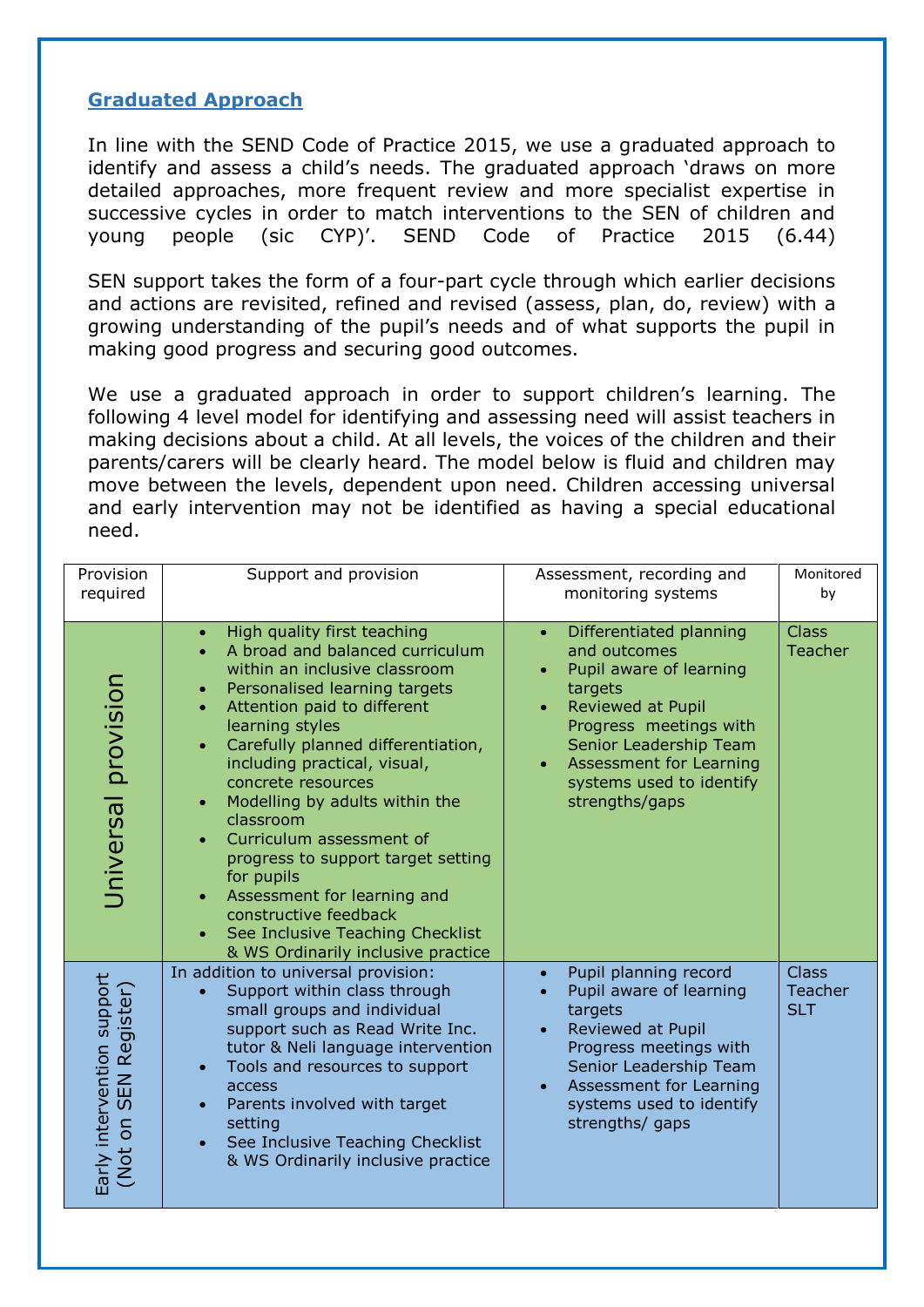| Register)<br>Targeted, additional support<br><b>SEN Monitoring</b><br>$\overline{O}n$           | In addition to universal provision and<br>early intervention:<br>Investigation of strengths and<br>$\bullet$<br>needs<br>Early intervention and<br>$\bullet$<br>personalised provision<br>Inclusion of parents and child as<br>part of a Plan - Do - Review cycle<br>of targeted assessment<br>Targeted support within class<br>through small groups and working<br>individually with an adult<br>Additional group or individual<br>$\bullet$<br>programmes<br>Evidence based interventions<br>$\bullet$<br>delivered individually or in small<br>groups between 8-20 weeks (e.g.<br>ELSA support, phonics and<br>reading interventions, precision<br>teaching etc). Reviewed 6 weekly.<br>Tools and resources to support<br>access<br>See Inclusive Teaching Checklist<br>& WS Ordinarily inclusive practice                                                                                                                                                                                                                                                            | <b>SENCo made aware</b><br>$\bullet$<br>(Concern sheet<br>completed, detailing<br>evidence of intervention,<br>impact and outcomes)<br>Pupil aware of learning<br>targets<br><b>Reviewed at Pupil</b><br>Progress meetings with<br><b>SENCo</b><br><b>Assessment for Learning</b><br>systems used to identify<br>strengths/ gaps<br>Intervention records<br>completed weekly to<br>record progress | <b>Class</b><br><b>Teacher</b><br><b>SLT</b><br><b>SENCo</b> |
|-------------------------------------------------------------------------------------------------|--------------------------------------------------------------------------------------------------------------------------------------------------------------------------------------------------------------------------------------------------------------------------------------------------------------------------------------------------------------------------------------------------------------------------------------------------------------------------------------------------------------------------------------------------------------------------------------------------------------------------------------------------------------------------------------------------------------------------------------------------------------------------------------------------------------------------------------------------------------------------------------------------------------------------------------------------------------------------------------------------------------------------------------------------------------------------|----------------------------------------------------------------------------------------------------------------------------------------------------------------------------------------------------------------------------------------------------------------------------------------------------------------------------------------------------------------------------------------------------|--------------------------------------------------------------|
| 5<br>0<br>ldns<br>additional s<br>EN register)<br>Targeted,<br>E<br>intensive<br>$\overline{S}$ | In addition to universal provision, early<br>intervention and targeted early support:<br>Multi-professional planning and<br>$\bullet$<br>coordinated support may be in<br>place e.g. Educational Psychology<br>Service, speech and language,<br>Health colleagues, West Sussex<br>Learning and Behaviour team,<br><b>West Sussex Autism and Social</b><br>Communication team and<br>CAMHS.<br>Personalised support, working on<br>an adapted curriculum<br>High levels of adult support and<br>modelling to enable access to the<br>curriculum<br>Personalised resources e.g. work<br>station if appropriate<br>Inclusion of parents/carers, child<br>as part of a Plan-Do-Review cycle<br>of targeted assessment and<br>intervention<br><b>Individual Education Plan</b><br>reviewed at least termly<br>Identified on school provision<br>map, reviewed at least termly<br>Access to an adapted<br>environment if appropriate<br>Individual modifications to the<br>curriculum as appropriate<br>See Inclusive Teaching Checklist<br>& WS Ordinarily inclusive practice | One Page Profile<br>$\bullet$<br><b>Individual Education Plan</b><br>$\bullet$<br>with at least termly<br>review<br>Progress meeting with<br><b>SENCo</b><br><b>SENCo monitoring</b><br>provision<br>Intervention identified on<br>whole school provision<br>map.                                                                                                                                  | <b>Class</b><br><b>Teacher</b><br><b>SENCo</b>               |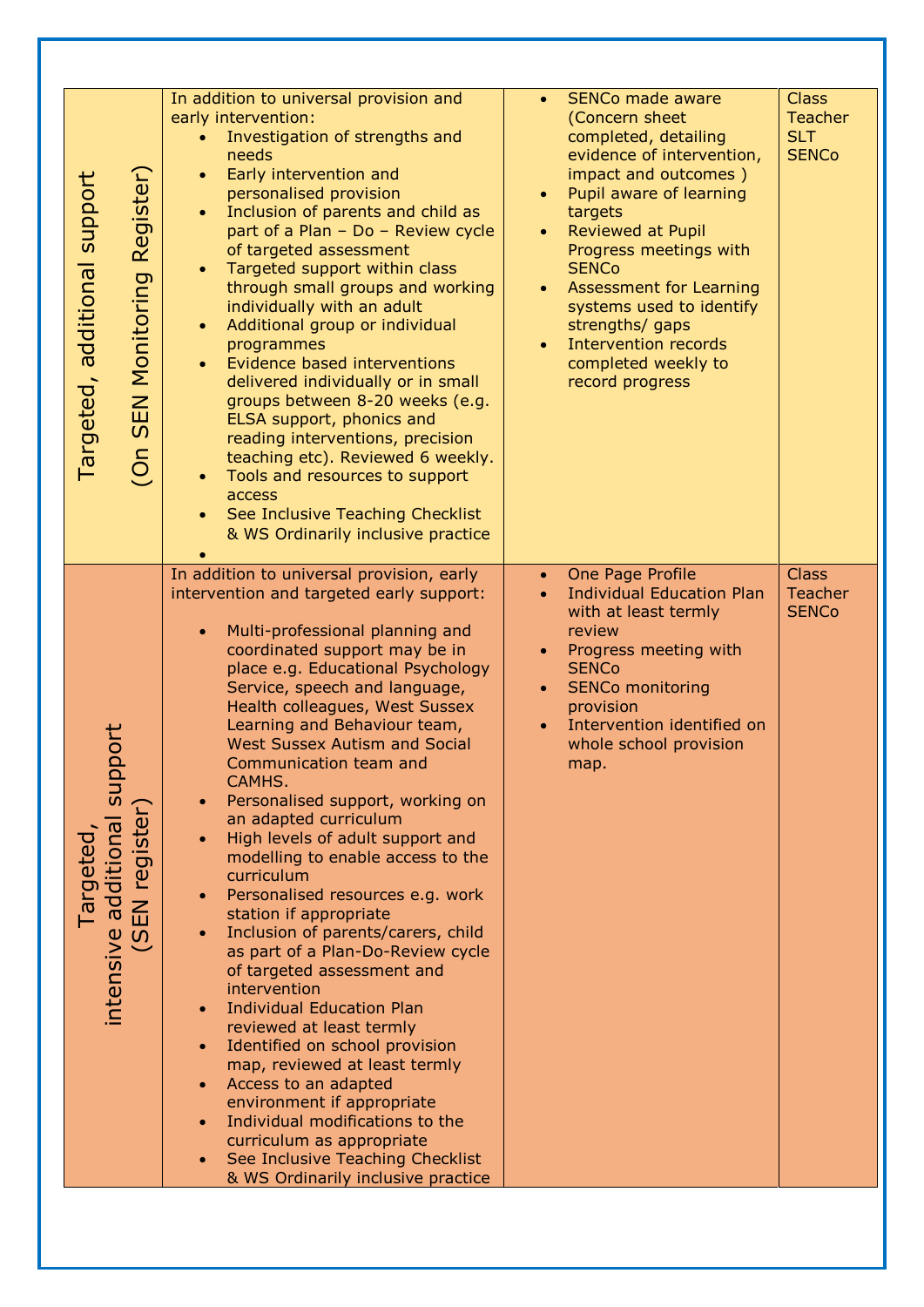| Request for a Statutory<br>Assessment                                                                                                                                                                                                                                                                                                                                         | As above - if interventions are<br>$\bullet$<br>not supporting the child to make<br>expected progress a discussion<br>with the parents may lead to an<br><b>Education, Health Care Needs</b><br>Assessment application<br>The SENDCO and class teachers<br>collate information for a EHCNA<br>request and send off to West<br><b>Sussex</b>                                                                                                                                                                                                                                                                                                                                                                                                                                                                                                                                                                                                                                                                                           |                                                                                                                                                                                                                                                                                           |                                         |
|-------------------------------------------------------------------------------------------------------------------------------------------------------------------------------------------------------------------------------------------------------------------------------------------------------------------------------------------------------------------------------|---------------------------------------------------------------------------------------------------------------------------------------------------------------------------------------------------------------------------------------------------------------------------------------------------------------------------------------------------------------------------------------------------------------------------------------------------------------------------------------------------------------------------------------------------------------------------------------------------------------------------------------------------------------------------------------------------------------------------------------------------------------------------------------------------------------------------------------------------------------------------------------------------------------------------------------------------------------------------------------------------------------------------------------|-------------------------------------------------------------------------------------------------------------------------------------------------------------------------------------------------------------------------------------------------------------------------------------------|-----------------------------------------|
| expected at universal<br>are exceptional,<br>1 long term.<br>or application)<br>needs<br>above that which would be<br>$\mathfrak{v}$<br>on pue<br>Sildnd بہ<br>Sildnd بہ<br>$\sigma$<br>EHCP<br>pport levels because<br>severe, complex an<br>ere, comple<br>register – l<br>END<br>p<br>$\overline{9}$<br><b>US</b><br>$\overline{\sigma}$<br>Provision over<br>and targeted | In addition to universal provision, early<br>intervention, targeted early support and<br>targeted intensive additional support:<br>Education, Health and Care Plan<br>(EHCP) reviewed annually<br>(Annual Review)<br>Multi-professional planning and<br>coordinated support e.g.<br>Educational Psychology Service,<br>Health colleagues and Community<br>And Mental Health Services.<br>Personalised support, working on<br>an individualised curriculum<br>High levels of adult support and<br>modelling to enable access to the<br>curriculum<br>Personalised resources e.g. work<br>$\bullet$<br>station if appropriate<br>Inclusion of parents/carers, child<br>$\bullet$<br>as part of a Plan-Do-Review cycle<br>of targeted assessment and<br>intervention<br><b>Individual Education Plan</b><br>reviewed at least termly<br>Identified on school provision<br>$\bullet$<br>map, reviewed at least termly<br>Access to an adapted<br>$\bullet$<br>environment if appropriate<br>Individual modifications to the<br>curriculum | <b>Annual Review Meeting</b><br>$\bullet$<br>Annual Review Report<br>Pupil Passport<br><b>Individual Education Plan</b><br>reviewed at least termly<br><b>IEP Progress Forms</b><br>Termly progress meeting<br>with SENCo<br>Intervention identified on<br>whole school provision<br>map. | <b>Class</b><br>Teacher<br><b>SENCo</b> |

# **1. Universal Provision**

Teachers are responsible and accountable for the progress and development of the pupils in their class, including where pupils access support from teaching assistants or specialist staff. At this stage it is the class teachers who identify barriers to learning. They will notice individual differences and adjust their teaching and use quality first teaching strategies to scaffold and support the child. If a child is not making expected progress then an inclusion referral form is completed.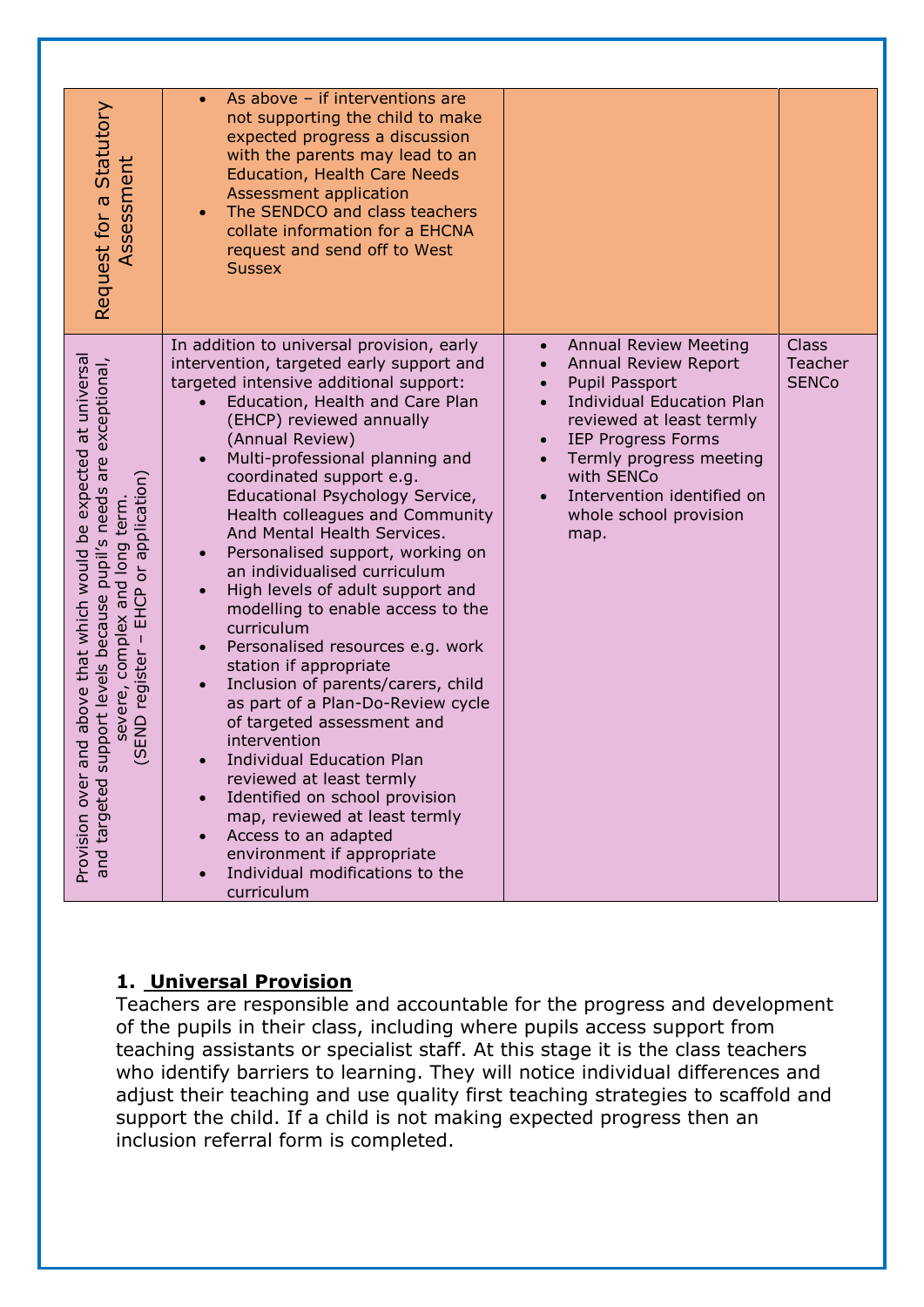### **2. Early Intervention Support**

The progress of every child is monitored termly by their class teacher, and the Senior Leadership Team. Where children are not making progress in spite of good 'Quality First Teaching' they are discussed with the SENDCO and parents and a pupil planning record is agreed. This is reviewed using the termly assess, plan, do, review cycle. Examples of support might be: visual prompts or support, personalised word lists, or a specific reward system.

As well as teachers providing additional provision for a pupil, parents can ask school to look more closely at their child's learning. We take all parent requests seriously and investigate them all. Frequently, the concern can be addressed with 'Quality First Teaching' and / or some parent support. Otherwise, the teacher and SENDCO will work with parents and pupils to review the situation and take further action.

If following a termly cycle of assess, plan, do and review a child is still not making progress as defined in the Code of Practice:

- a. Is significantly slower than that of their peers from the same baseline.
- b. Fails to match or better the child's previous rate of progress.

c. Fails to close the attainment gap between the child and their peers. then they will move to personalised additional support.

### **3. Personalised Additional Support**

The class teacher will involve the SENDCO to assess the child's strengths and difficulties. The main purpose of an assessment undertaken at this level is to plan further teaching in the expectation that it will significantly advance the child's progress. The child will be moved onto the monitoring SEND register and an individual learning plan (ILP) written specifically for their needs. The ILP is part of the termly assess, plan, do, review process which involves the child and their parents/carers.

Some children may be identified as having additional needs, which means they require short-term extra support in order to boost progress. These interventions are additional to whole class teaching. We are mindful to only use interventions that have an evidence base and are proven to be effective. It is key that children are able to transfer their knowledge and skills back to the classroom. Class teachers should have an overview of these additional programmes and ensure they are effective and clearly mapped out in the child's ILP. We use interventions such as Read Write Inc. tutoring, narrative therapy, Lego therapy, ELSA support, NELI early language programme and precision teaching. The SENDCO ensures that staff have up to date training on these interventions which is provided by West Sussex County Council.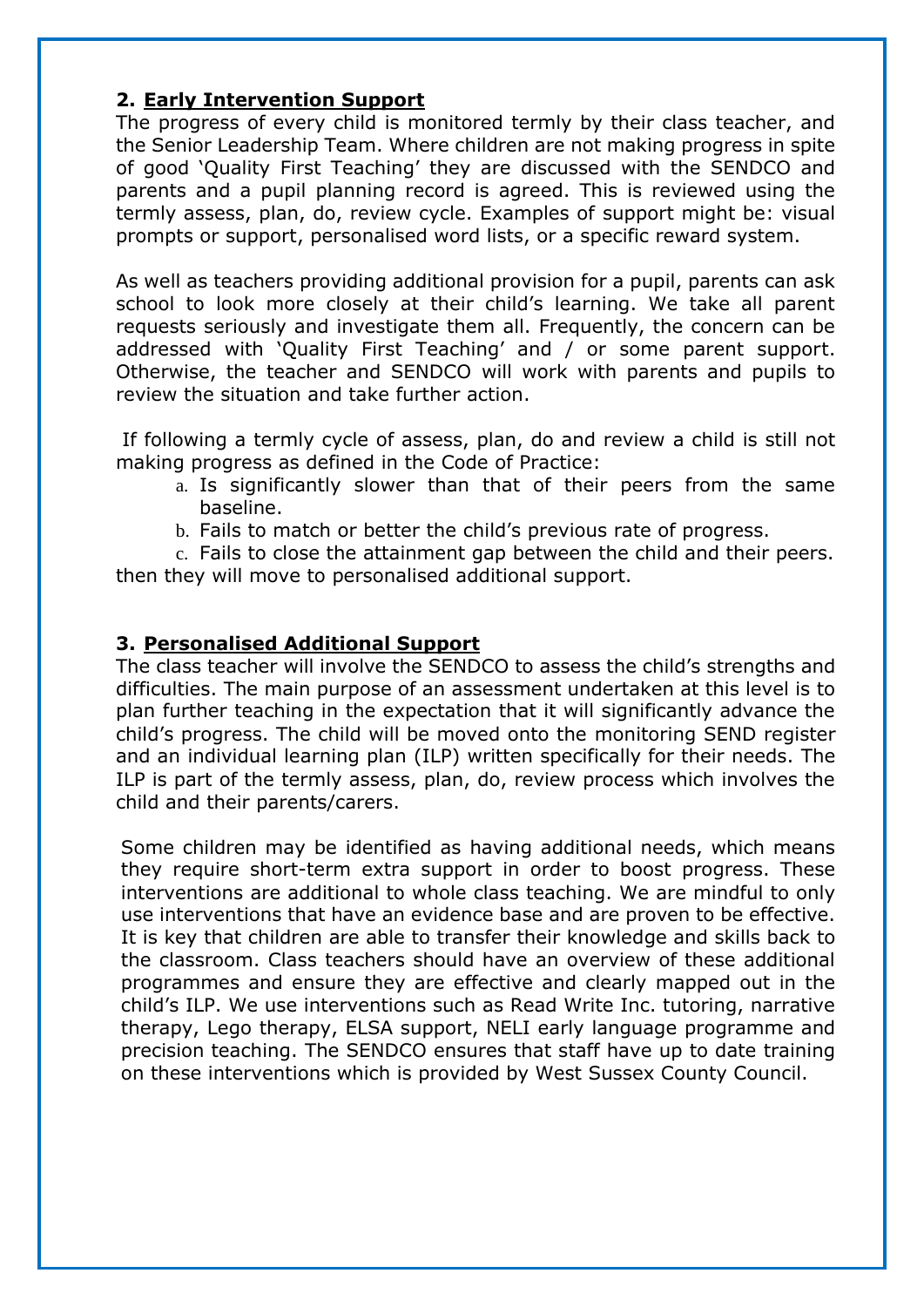#### **4. SEN Support**

Children identified as having Special Educational Needs are provided with a more personalised support plan which may include specific targets from an outside agency. The child will be placed on the SEND register. An Education Health Care Plan may be considered if a child requires more support than the school budget can provide.

Every child's progress and response to the provision is reviewed with the child and their family termly. We then decide upon the level of need and support for the following term. A child's response to additional support can help to identify their SEN. We use a range of assessments including progress data, observations, standardised tests, assessment of the child's response to extra support and the views of both parents or carers and the child. In consultation with parents, advice may also be sought from Local Authority agencies including the Educational Psychologist, the Learning Behaviour Advisory Teacher team and the Autism and Social Communication Team. As well as, the Speech and Language Therapy service, School Nursing service, Child Development Centre, Child and Adolescent Mental Health Service (CAMHS), Occupational Therapy and Physiotherapy.

Progress reviews can result in a child being removed from the special needs register. Parents will be consulted and class teachers will continue to closely monitor their progress.

### **Identifying Children (SEN Support)**

The SENDCO and/or class teacher may undertake pupil assessments, which add to and inform the teacher's understanding of a pupil's strengths and areas of need. The SENDCO, working closely with parents, is able to seek outside agency advice where this is an appropriate course of action.

Although the school can identify special educational needs, and make provision to meet those needs, we are unable to make a diagnosis. Parents are advised to seek medical advice with reference to conditions as ADHD and Autistic Spectrum Conditions. School can offer support, advice and 'signposting' to parents who have concerns relating to their child's medical needs.

### **Working with Parents and Pupils**

We aim to have positive, and transparent relationships with all of our parents. The school is proud of the 'open door' policy we maintain at Rudgwick Primary School and ensures that we are available to meet with parents as soon as any concern arises. If a child is experiencing difficulties, parents will be informed either at termly parents' meetings or during informal meetings to discuss the child's progress. A parent will always be informed by the class teacher or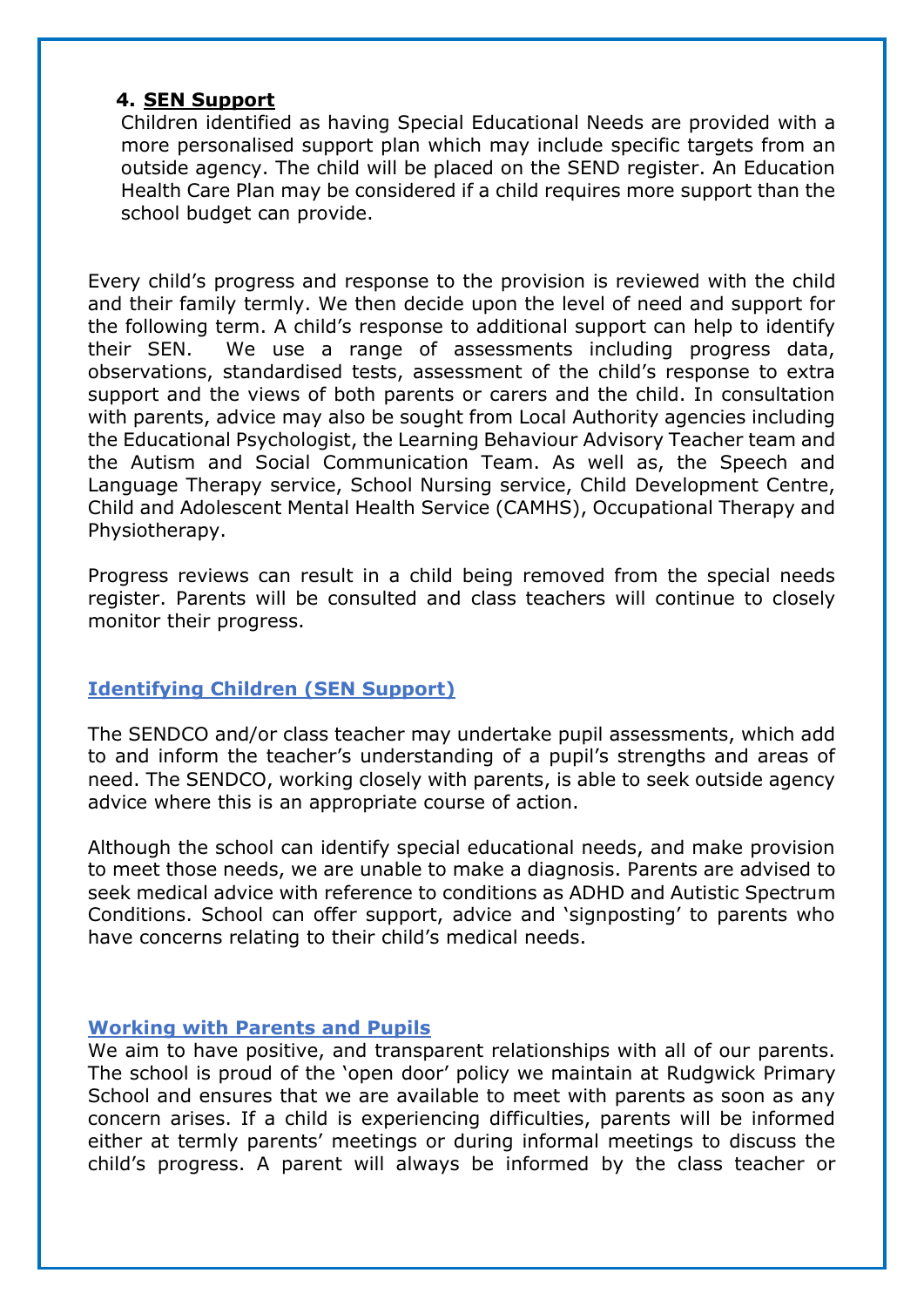SENDCO, if a child has been identified as having additional needs and requires some support in their learning.

Once a child has been identified as having a SEN, the class teacher and SENDCO will invite parents to school to:

- Let them know that that their child is being placed on the SEN register.
- Discuss any assessments, strengths and difficulties relating to their child.
- Share and contribute to an Individual Learning Plan for the next term.

This is part of the graduated approach and cycle of 'Assess, Plan, Do, and Review' required in the Code of Practice 2015. Depending on their age, interest and parental preference the child will be invited to attend all or part of this process. Records are kept of these meetings and are available to parents.

Thereafter, parents and children are invited to a meeting at least each term to review progress made, set targets and agree provision for the next term. Parents will receive the ILP and an annual school report in the summer term.

# **Systems for Monitoring Children at SEN Support (SENS)**

Once a child has been identified as needing SENS the following systems for monitoring support are put in place.

- A one page 'Individual Pupil Profile', will be completed with the pupil and class teacher. This will be shared with parents during parent liaison meetings described above. This document will include their strengths, interests, what they enjoy about school, what they find challenging and what helps them to achieve.
- An Individual Learning Plan (ILP) is produced, as described above, for each child on SENS. The plan records specific and challenging outcomes for the child to achieve in a term. Personalised provision is recorded on this plan and may be in small group work and/or support to access a differentiated curriculum. The day-to-day implementation of this plan is the responsibility of the class teacher who will work closely with support staff to record progress towards outcomes during the term. Longer term outcomes will be broken down into smaller steps. The ILP is reviewed termly and parents and pupils are invited to be part of this process. After the initial ILP has been discussed with parents they are invited into school to be part of the consultation and review process and the start and end of each term.
- If an outside agency e.g. educational psychologist, speech and language therapist is involved with a pupil the SENDCO will always involve parents in the process. The SENDCO will ensure reports or assessments are copied to parents and teachers. Advice and suggestions from outside agency advice is incorporated into outcomes on the pupil's ILP.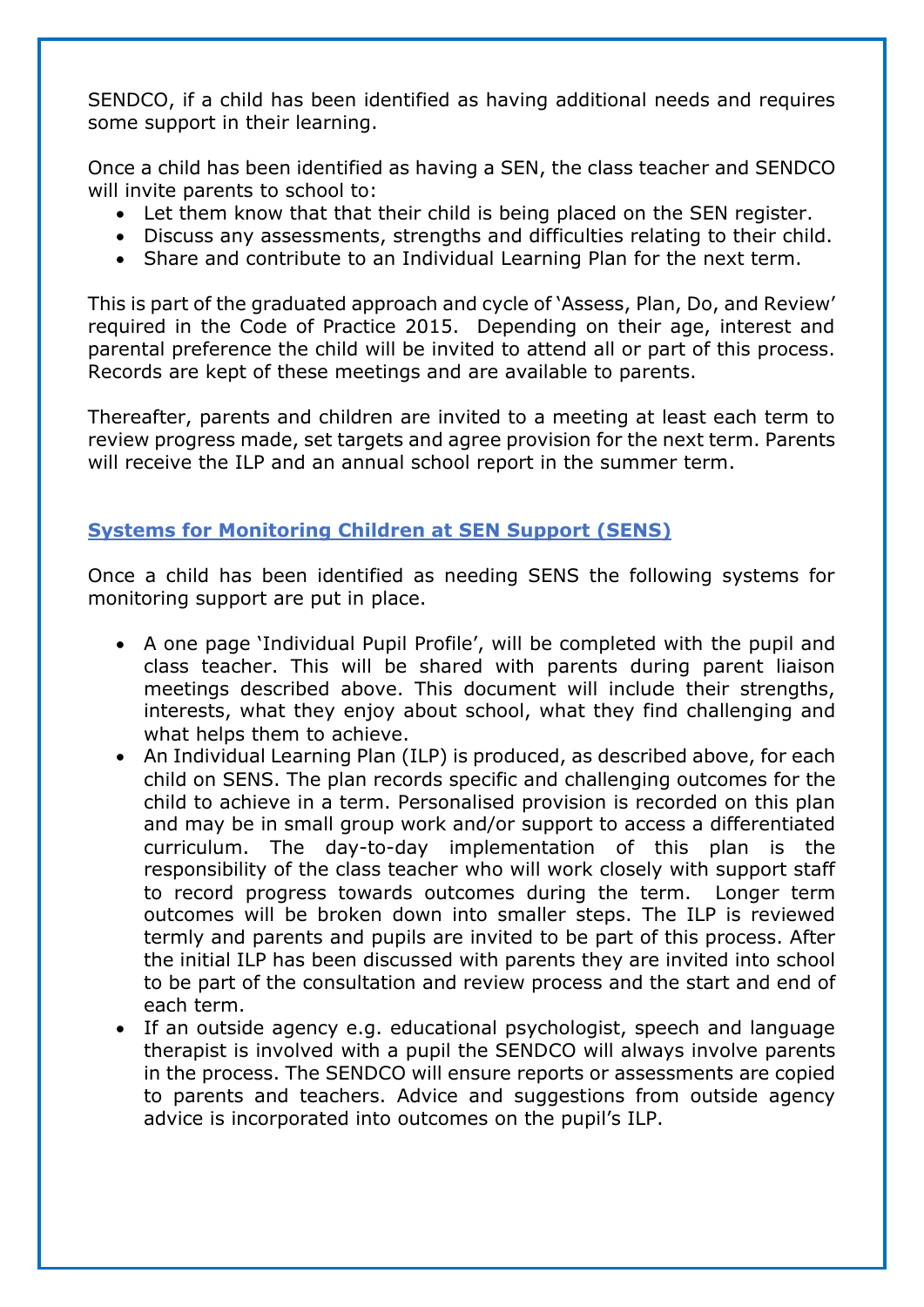## **Moving to EHCP (Education, Health and Care Plan)**

**EHCP** SEN support should be adapted or replaced depending on how effective it has been in achieving the agreed outcomes. Where, despite the school having taken relevant and purposeful action to identify, assess and meet the SEN of the child or young person, the child or young person has not made expected progress, the school or parents should consider requesting an Education, Health and Care needs assessment. To inform its decision the local authority will expect to see evidence of the action taken by the school as part of SEN support.

The majority of children and young people with SEN or disabilities will have their needs met within local mainstream schools. Some children and young people may require an EHC needs assessment in order for the local authority to decide whether it is necessary for it to make provision in accordance with an EHC plan. The purpose of an EHC plan is to make special educational provision to meet the special educational needs of the child to secure the best possible outcomes for them across education, health and social care and, as they get older, prepare them for adulthood.

In considering whether an EHC needs assessment is necessary, the local authority should consider whether there is evidence that despite the school having taken relevant and purposeful action to identify, assess and meet the special educational needs of the child or young person, the child or young person has not made expected progress

An EHC needs assessment will not always lead to an EHC plan. The information gathered during an EHC needs assessment may indicate ways in which the school can meet the child or young person's needs without an EHC plan.

If the application for an EHC Plan is successful, a member of the Local Authority (LA) will call a meeting for parents, the child and the school together with any health or social care professionals who are involved with the family. The meeting will record the child's strengths, hopes, aspirations and barriers to their learning. Following the meeting the LA will produce the EHC plan, which will record the decisions made at the meeting. The EHCP targets will be written into the child's ILP and reviewed termly. There will be an annual review when all involved professionals and the family meet to discuss progress against the EHCP outcomes.

### **SEND – Teaching, Learning and the Curriculum**

- We believe that all children learn best when they are included with the rest of their class and staff have high expectations of them. Our aim is for all children to be working independently in class and reaching their full potential.
- All children, including those with children with SEND, are taught by their teacher and supported by teaching assistants.
- Teachers aim to spend time each day working, in a group, with all children including those with SEND.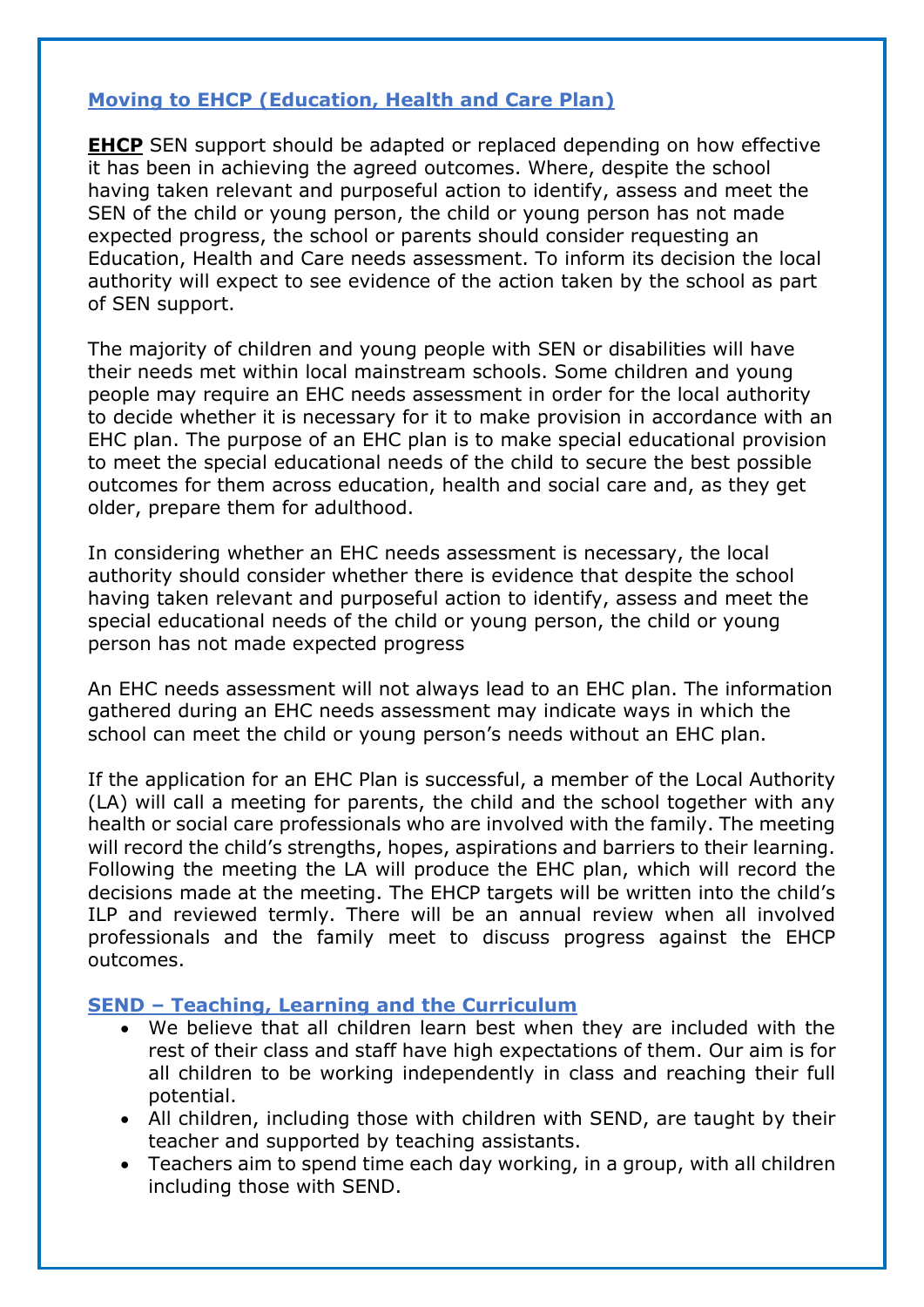- When allocating additional teaching assistant support to children, the focus is on outcomes. We aim to allocate sufficient adult assistance to enable each child to reach challenging targets without developing a learned dependence on adult support.
- Outcomes for children at SENS are set to be challenging in an attempt to close the attainment gap between the children and their peers. Interventions are often crucial in closing these gaps and are therefore used as a strategy in class. The intervention is monitored by the class teacher and pupils progress towards set objectives, which are kept under review. The SENDCO, working alongside the class teacher, monitors overall progress following completion of the intervention.
- The school has a range of interventions, which are identified on the pupil ILP. When considering an intervention we look at the child's learning need in order that we can match the intervention to the child. Interventions are planned in blocks of up to 10 weeks. Progress made in these interventions is recorded and assessed. A decision is made as to whether to continue, change or cease the intervention according to the child's progress against targets set.
- The Learning Environment:
	- 1. Rudgwick Primary School is a 'disability friendly' school. The school building is one level; we have two easy access toilets. We generally find that no additional adaptations to the building are necessary for children or stakeholders with disabilities.
	- 2. Other adaptions to the physical environment will be made, as appropriate, to children with other sensory disabilities.
	- 3. All our classrooms are inclusion friendly: we aim to teach in a way that will support children with tendencies towards conditions such as dyslexia, dyspraxia, ADHD, ASD and sensory processing.
- Curriculum:

All of our children access the full National Curriculum, and we recognise achievement and expertise in all curricular areas. As part of normal class practice, curriculum content and ideas can be made more accessible. This accessibility is made possible by skilled support, effective use of scaffolding as well as provision of visual, auditory, tactile and concrete resources.

# **Access to Extra-Curricular Activities**

All of our children have equal access to lunchtime clubs, after school clubs and support activities, which develop engagement with the wider curriculum. Where necessary, we make accommodation and adaption to meet the physical and learning needs of our children. Class educational visits and residential visits are part of our curriculum and we aim for all children to be included in all of them. No child is excluded from an educational visit and residential visit because of SEN, disability or medical needs.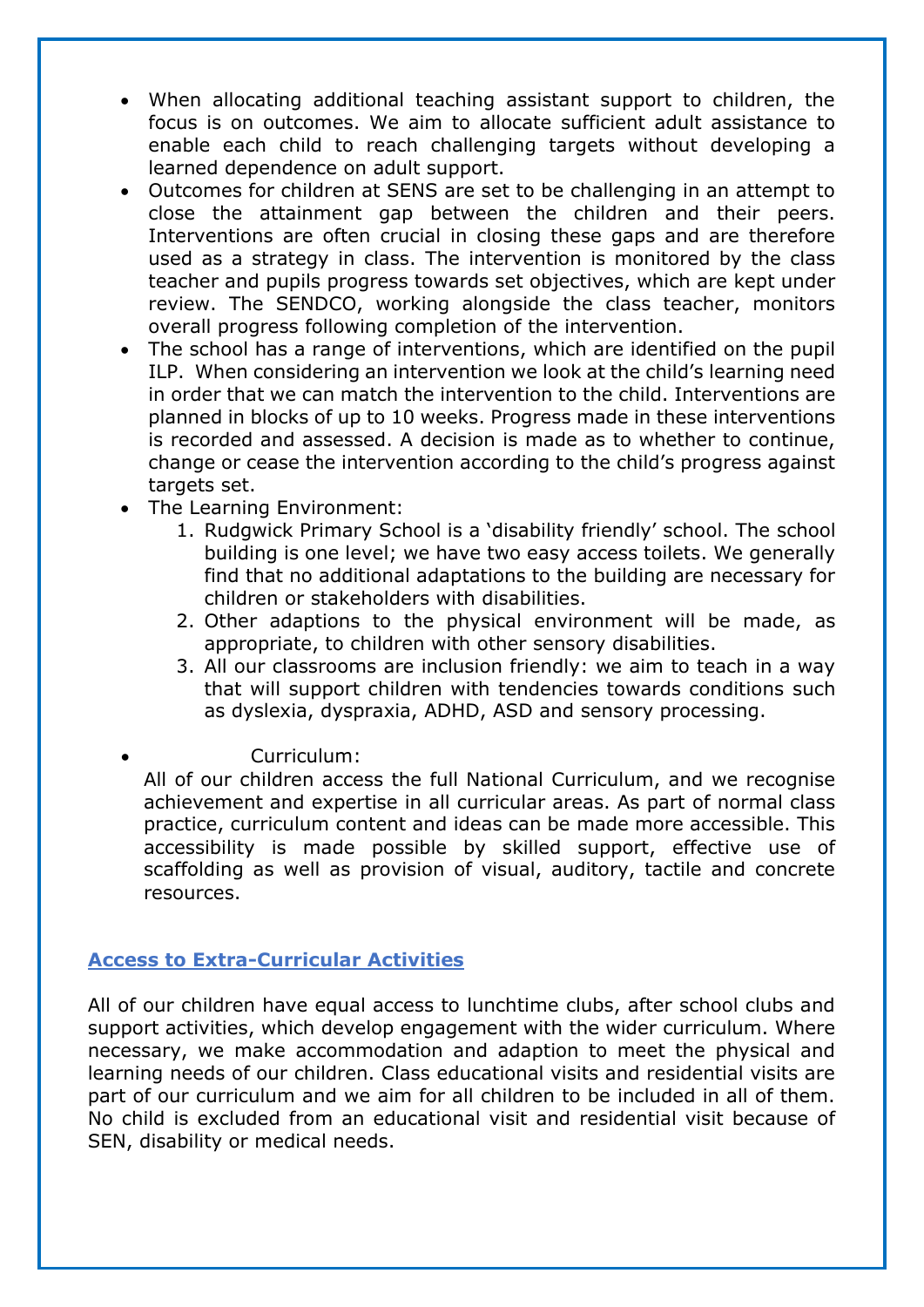### **Staff Training and SEND Expertise**

All of our staff are trained in school to work with children with SEND. All staff have access to advice, information, resources and training to enable them to teach all children effectively. We incorporate SEND training into our whole school staff-training programme. The SENDCO offers training and advice in school as well as sharing resources and disseminating information relating to SEND issues. The school is also able to access training from the Local Authority (e.g. Educational Psychologist, Learning and Behaviour Advisory Team) and other outside agencies such as the Speech and Language Service. School can access support and advice from School Nurse for medical advice and expertise. School can also opt to buy-in additional training and/or advice from a variety of independent sources. as well as training from within school resources and selfhelp opportunities.

## **Children with Social, Emotional and Mental Health Needs**

A behaviour difficulty is not classified as a SEND. If a child shows consistent, unwanted behaviours, the class teacher will assess the child's needs. This will involve working with the family to explore any circumstances, or history of experiences, which may impact on a child's behaviour. If the child's behaviour is felt to be a response to trauma or to home based experiences we will work with the family to explore options for support. This may involve working with the family and other outside agencies as social care or medical professionals.

If parents and school are concerned that the child may have mental health needs school would 'signpost' parents to their GP or the School Nurse for a possible referral to an appropriate health professional.

If the child is felt to have long term emotional or mental health needs – for example with anxiety or anger management – the school offers a range of interventions to develop social skills or emotional resilience. School has an ELSA who provides this type of support; developing trusting relationships with specific children.

All children's behaviour is responded to consistently in line with our Behaviour Policy, although reasonable adjustments are made to accommodate individual needs. The school has a zero-tolerance approach to bullying, especially towards children with SEND. We will actively investigate all allegations and, if there is cause, work with parents, the bully and the victim to improve social skills and resolve any bullying. Pupils with SEND are supported to access systems in place, e.g. bullying cards / worry box, to address bullying concerns as soon as possible.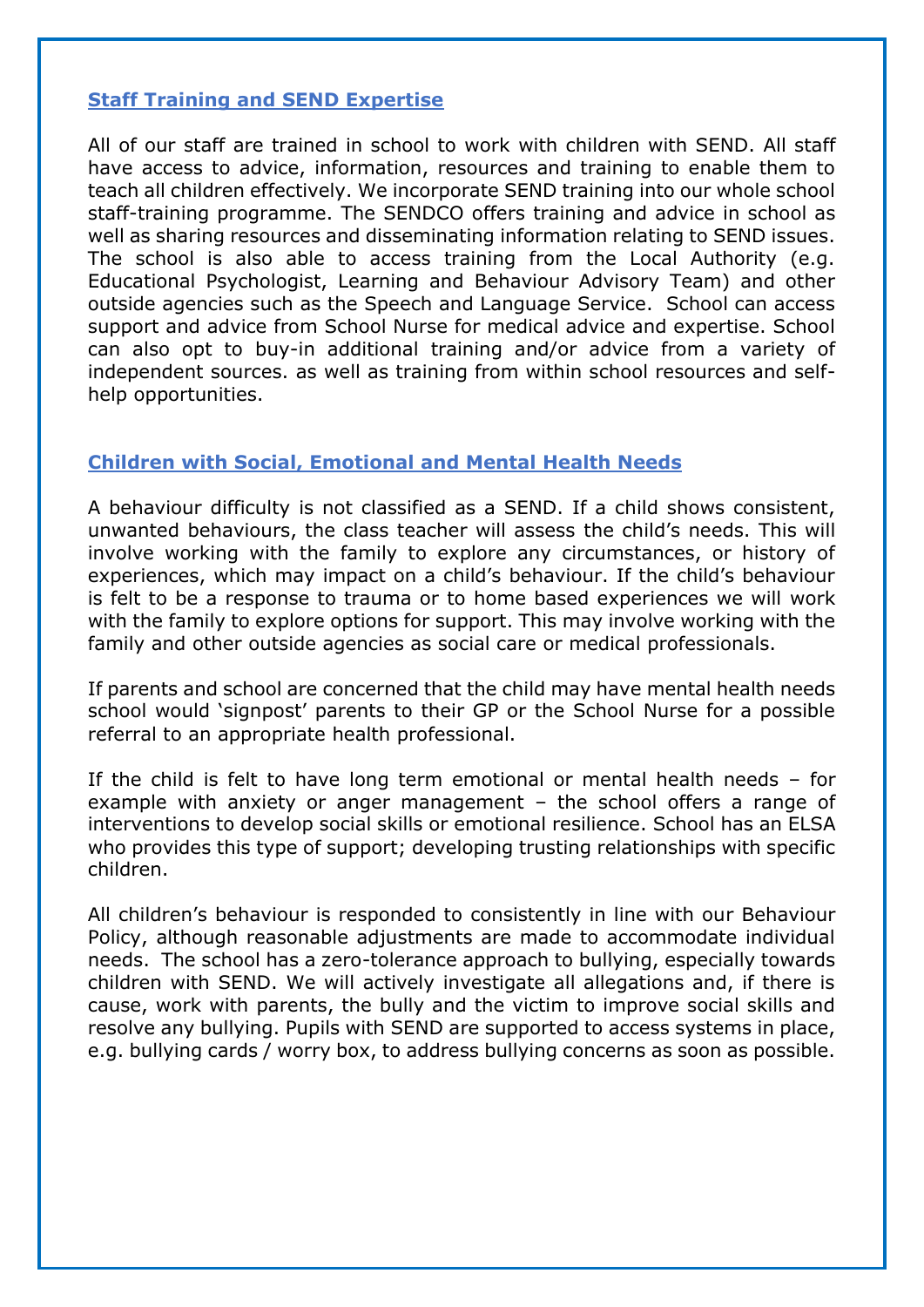# **Transition Arrangements**

Transition into school:

We acknowledge that children and parents sometimes find transition into a new school or a new class quite challenging and this is particularly challenging for parents of pupils with SEN or disability. This process can also be difficult for the children themselves.

School aims to provide support including:

- 1. Prior to entry to school meeting for new parents attended by class teachers, support staff, SENDCO
- 2. Meetings with SENDCO / class teacher and parent as required.
- 3. SENDCO and class teachers visiting pre-school settings
- 4. SENDCO liaising with outside agencies.
- 5. Additional visits to school as required for parents and pupil.
- 6. Transition information booklet.
- Transition within school:
	- 1. Additional visits to new classroom.
	- 2. Transition booklet with photographs of new class / key people.
	- 3. Pupil Profiles to pass from class to class.
- Transition within secondary phase:
	- 1. The transition Annual Review Meetings (existing ILPs and EHCPs), for Year 6 pupils, are held in the Spring or Summer Term of Y5. Secondary school staff are invited to attend.
	- 2. A programme of additional visits to secondary school for vulnerable pupils. Support groups with the Learning Mentor. Booklets to support transition.

#### **Governors**

It is the statutory duty of the governors to ensure that the school follows its responsibilities to meet the needs of the children with SEND following the Code of Practice 2015.

The Governor with particular responsibility for SEND is Joy Rolland. She meets with the SENDCo regularly to discuss actions and provision in school relating to SEND.

### **Complaints**

The school aims to work in partnership with parents to ensure a collaborative approach to meeting pupils' needs. All complaints are taken seriously and are heard through the school's complaints policy and procedure.